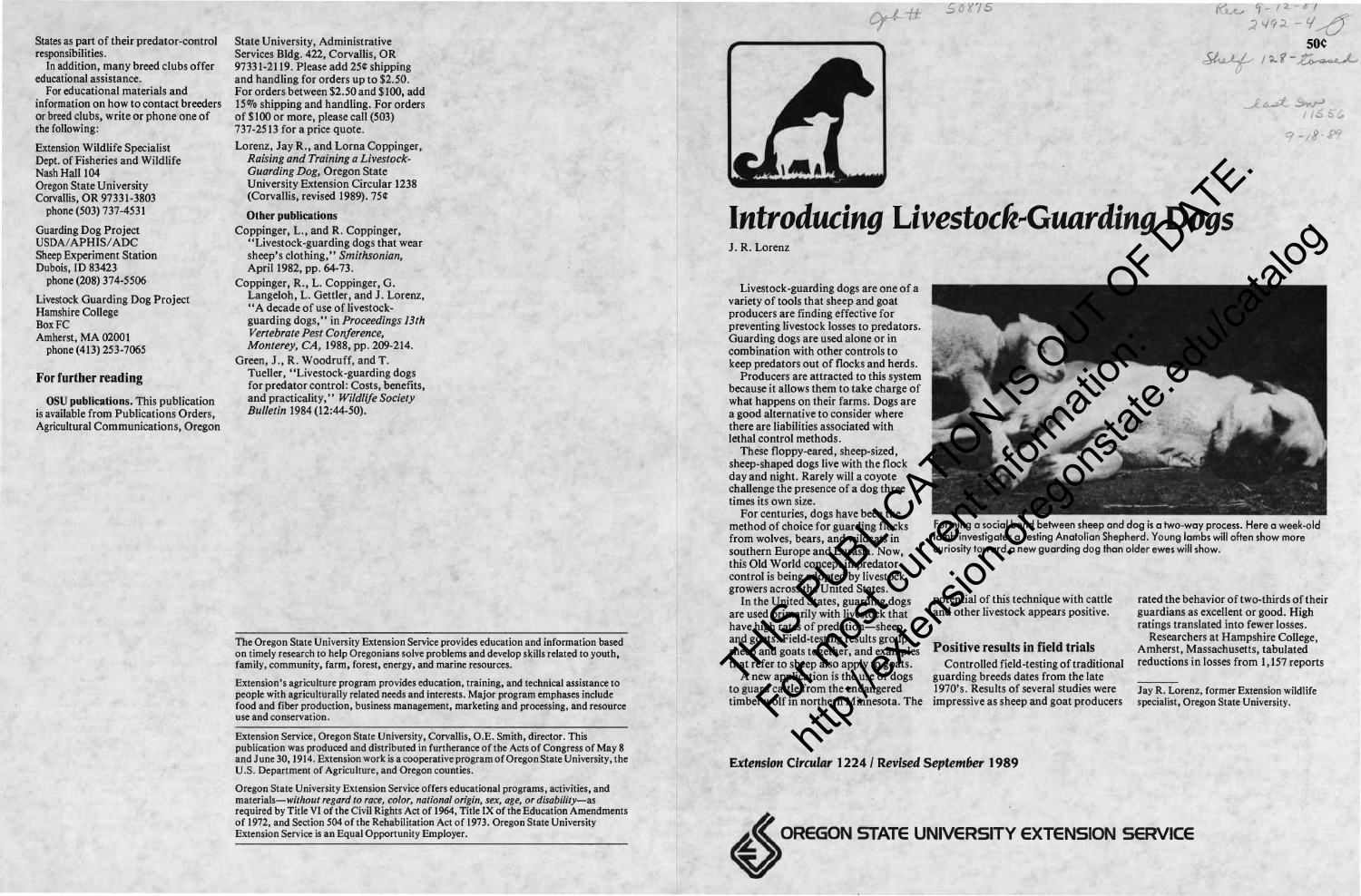from 1980 to 1986. For that 7-year period, 64% of dogs were at farms with inquisitive when approaching livestock. reduced predation; 20% were at farms with no predation; and 16% were at farms with no change or increased predation.

are using these dogs, and they report them to be working equally well with large flocks (1,000 or more) and small ones (100 or less). They work in range operations and within fenced pastures.

Researchers at the USDA Sheep Experiment Station reported benefits in addition to reducing predator losses. In a survey of 40 producers, 39 said their dog brought them peace of mind; 24 said they relied less on other forms of predator control; and 21 said the dog eliminated the need for night confinement.

#### **Choosing a dog**

When you choose a dog, it's better to ask about bloodlines than to rely on the general reputation of any particular breed. Purchasing a dog from a working line is preferred to selecting one from a show line. Some breeders advertise in trade magazines; some offer guarantees. Contact one of the programs listed under "Additional information" if you need assistance with locating breeders.

Producers in the United States can select dogs from several Old World breeds, including Anatolian Shepherd (Turkey), Castro Laboreiro (Portugal), Great Pyrenees (Spain, France), Komondor and Kuvasz (Hungary), Maremma (Italy), Polish Tatra (Poland), Shar Planinetz (Yugoslavia), and Tibetan Mastiff (Tibet).

Good dogs can be found within any of these breeds because basic behaviors are the same among them. However, differences in temperament can be found between individuals of the same breed—and these differences are greater than those between dogs of different breeds.

Livestock growers in at least 37 states alternately rushing out with threatening They react to changes in routine, barks and then retreating to the flock. Only rarely does a protecting dog fight with a predator.

#### **Behavior and management**

A guarding dog must show three basic behaviors to be effective:

- 1. It must be trustworthy—it must not injure livestock or interfere with routines of feeding, breeding, and lambing.
- 2. It must be attentive—it must stay close to its charges.
- 3. It must be protective—it must bark whenever a predator shows up.

In fenced pastures, some produce use one dog per flock per pasture. Replacement needs (see "Estimating costs") are another factor to consider when you assess the number of dogs needed on your farm.



Many ranchers in the Southwest are using guarding dogs to protect their Angora gots. Two or more dogs moy work to gither where predotion is severe. These Shor Planinetz-Moremmo crosses en oleo mis roncher to increose the size of his flock.

Guarding dogs are docile and They form social attachments with sheep that are similar to those they formed with littermates.

The behavior of the well-known herding dogs varies greatly from that of guarding dogs. Herding dogs display a predatory pattern of stalking and chasing sheep. A handler moves the livestock by controlling the direction of the chase.

The two types of sheepdogs—with two different behaviors—can both be valuable assets on the same farm or ranch. They have separate jobs; you use them in different ways.

Training a guarding dog is largely a matter of raising a pup with the stock (see EC 1238). Keep in mind that you don't want to make a pet out of a dog you expect to stay out with the flock.

You can start a pup in the lambing barn, or out in a pasture with older stock. The goal of training is that dog and sheep will form a social attachment to one another.

Sometimes, this means confining dog and sheep in a pen where they can get to know one another on friendly terms. A pup that sleeps with sheep and barks at strange activity is on its way to becoming an effective guardian.

Remember this motto: "If the dog isn't with the sheep, it's not where it's supposed to be."

The number of dogs needed on a farm depends more on sheep management and severity of predation than on flock size. A single dog can be effective with a range band of 500 or more sheep that are flocked. Additional dogs may be needed in any flock when sheep are scattered or where predati is severe.



Herding dogs, like this Border Collie, stalk sheep in o crouched position. Sheep reoct by moving away from this predatory behavior. Shepherds control the direction of the stalking movements to guide sheep from one location to another. Photo courtesy Lorna Coppinger.

#### **Estimating costs**

The cost of a dog depends on your initial acquisition costs (purchase price and delivery), annual maintenance (food and health), and its longevity. In 1989, breeders were asking \$250 to \$600 for puppies and \$500 or more for adults. Typical maintenance ranged between \$175 and \$200 a year.

You can figure your own costs by adding acquisition costs to maintenance costs; then divide that total by the number of years of useful service the dog should give you.

Dogs are expected to begin working at about <sup>1</sup> year of age; so years of useful service generally equals actual age minus 1. Figure your cost this way:

- 1. Add your purchase cost, your puppy year costs, and the total adult cost.
- 2. Divide this total by the number of years of useful service.

From this formula, you can see the annual cost will decrease with each additional year of ownership. Barring accident or illness, you can expect a lifespan of 10-12 years. However, untimely deaths take their toll during the early years, primarily because of accidents.



An Anotolion Shepherd stonds olert with his flock of sheep. The rounded heod ond floppy eors ore choracteristic of all the traditional guardian breeds. Males weigh 90 to 110 pounds; females 75 to 95 pounds.

Through age 2.5, 2 of every 10 dogs on the range, and <sup>1</sup> of every 10 used away from the range, die each year. After age 2.5,1 of every 20 dogs dies each year. About 25% of dogs can be expected to live a full lifespan.

Given the high rate of mortality, especially among young dogs, and the fact that guarding dogs take 1.5 to 2 years to mature, it's a good idea to plan for a replacement before it's needed.

Starting a replacement pup when your first dog reaches <sup>3</sup> or <sup>4</sup> years of age will help ensure the availability of a working dog at all times. Good management is critical for ensuring a long life for your flock guardian.

### **Additional information**

Many articles on the breeds, behavior, and management of livestock-guarding dogs have appeared in trade and technical journals. Hampshire College supplies additional literature, maintains a registry of working dogs, and offers assistance in locating dogs. Small fees may be charged for some services.

Staff members of the USDA Animal Damage Control Program offer assistance with guarding dogs in Oregon and several other Western